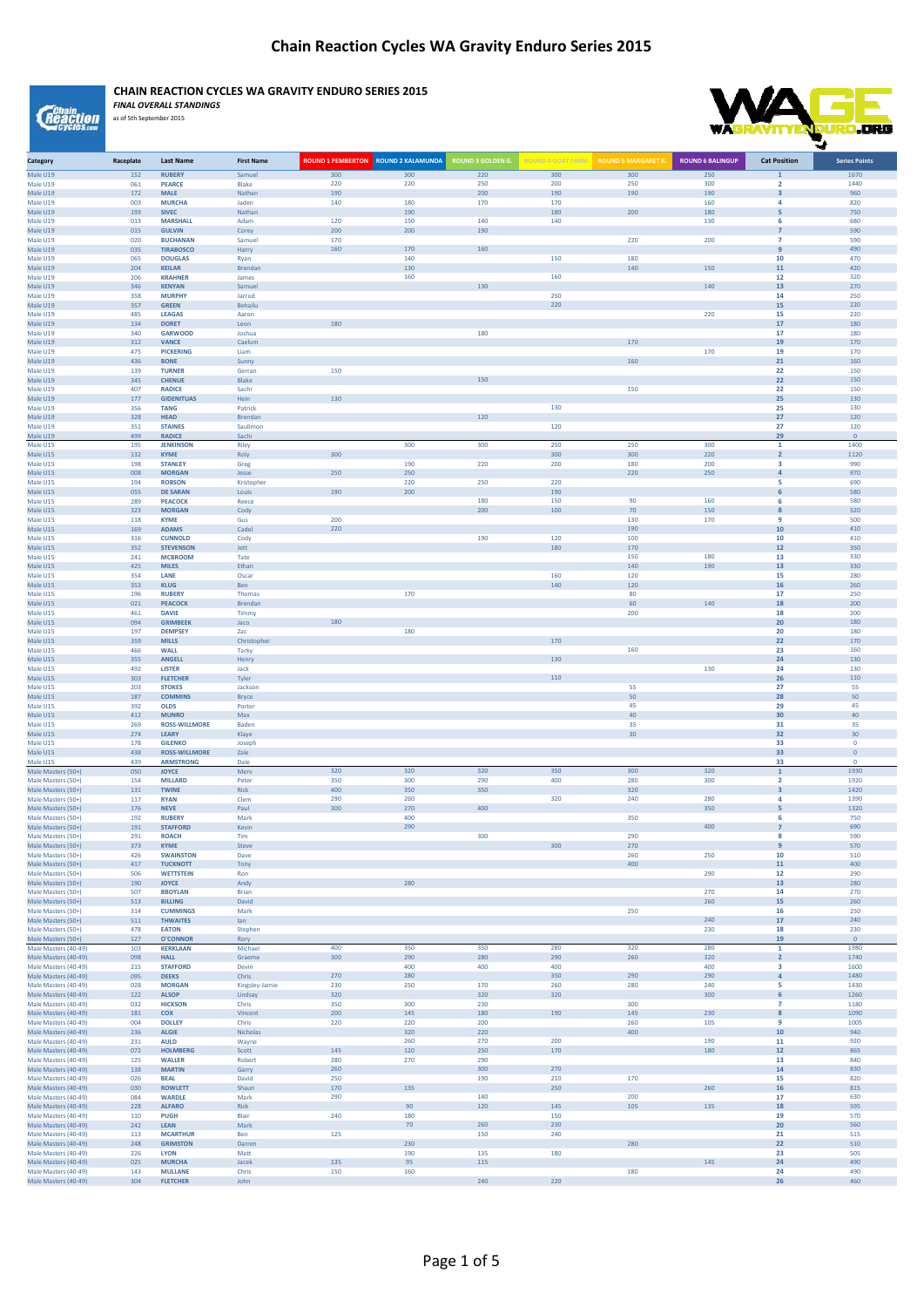| Category                                     | Raceplate  | <b>Last Name</b>                     | <b>First Name</b>   | <b>ROUND 1 PEMBERTON ROUND 2 KALAMUNDA</b> |            | <b>ROUND 3 GOLDEN G.</b> | <b>ROUND 4 GOAT FARM</b> | <b>ROUND 5 MARGARET R.</b> | <b>ROUND 6 BALINGUP</b> | <b>Cat Position</b>          | <b>Series Points</b> |
|----------------------------------------------|------------|--------------------------------------|---------------------|--------------------------------------------|------------|--------------------------|--------------------------|----------------------------|-------------------------|------------------------------|----------------------|
| Male Masters (40-49)<br>Male Masters (40-49) | 331<br>150 | <b>WINTER</b><br><b>WILHELM</b>      | Jason<br>Jason      | 160                                        | 115        | 210                      | 160                      |                            | 250                     | 26<br>28                     | 460<br>435           |
| Male Masters (40-49)                         | 244        | <b>JOYNES</b>                        | Darren              |                                            | 80         |                          |                          | 350                        |                         | 29                           | 430                  |
| Male Masters (40-49)<br>Male Masters (40-49) | 459<br>295 | <b>BROOKS</b><br><b>PEARSE</b>       | Michael<br>Chris    |                                            |            | 160                      |                          | 220                        | 200<br>220              | 30<br>31                     | 420<br>380           |
| Male Masters (40-49)<br>Male Masters (40-49) | 249<br>470 | <b>TYRRELL</b><br><b>DAVIES</b>      | Gary<br>Dean        |                                            | 220        |                          |                          | 150                        | 350                     | 32<br>33                     | 370<br>350           |
| Male Masters (40-49)                         | 381        | <b>NAUGHTON</b>                      | Darren              |                                            |            |                          | 300                      |                            |                         | 34                           | 300                  |
| Male Masters (40-49)<br>Male Masters (40-49) | 237<br>235 | <b>ORCHARD</b><br><b>BOYCE</b>       | Shane<br>Duncan     |                                            | 125<br>150 | 130                      |                          |                            | 170                     | 35<br>36                     | 295<br>280           |
| Male Masters (40-49)                         | 315        | <b>HANNA</b>                         | Russell             |                                            |            |                          |                          | 125                        | 150                     | 37                           | 275                  |
| Male Masters (40-49)<br>Male Masters (40-49) | 229<br>006 | <b>ORCHARD</b><br><b>PARKER</b>      | Bevan<br>Tony       | 140                                        | 110        |                          |                          |                            | 270                     | 38<br>39                     | 270<br>250           |
| Male Masters (40-49)<br>Male Masters (40-49) | 246<br>422 | <b>CRIDGE</b><br><b>STONE</b>        | Dale<br>Alex        |                                            | 240        |                          |                          | 240                        |                         | 40<br>40                     | 240<br>240           |
| Male Masters (40-49)                         | 216        | <b>BUURSEMA</b>                      | Steven              |                                            |            |                          |                          | 110                        | 125                     | 42                           | 235                  |
| Male Masters (40-49)<br>Male Masters (40-49) | 230<br>390 | LEWIS<br><b>CHRISTENSEN</b>          | Justin<br>John      |                                            | 110        | 125                      |                          | 230                        |                         | 42<br>44                     | 235<br>230           |
| Male Masters (40-49)                         | 044<br>233 | <b>NICKELS</b><br><b>SHERRIFF</b>    | Paul<br>Matt        | 115                                        | 75         | 110                      | 140                      |                            |                         | 45<br>46                     | 225<br>215           |
| Male Masters (40-49)<br>Male Masters (40-49) | 048        | <b>WORKUM</b>                        | Clive               | 210                                        |            |                          |                          |                            |                         | 47                           | 210                  |
| Male Masters (40-49)<br>Male Masters (40-49) | 211<br>469 | <b>WILLMORE</b><br><b>STORY</b>      | Damor<br>Rob        |                                            |            |                          |                          | 210                        | 210                     | 47<br>47                     | 210<br>210           |
| Male Masters (40-49)                         | 245        | <b>STEPHEN</b>                       | Bruce               |                                            | 200        |                          |                          |                            |                         | 50                           | 200                  |
| Male Masters (40-49)<br>Male Masters (40-49) | 071<br>398 | <b>ROUGHTON</b><br><b>RATTRAY</b>    | Wayne<br>Neil       | 190                                        |            |                          |                          | 190                        |                         | 51<br>51                     | 190<br>190           |
| Male Masters (40-49)<br>Male Masters (40-49) | 036<br>243 | <b>LAURENT</b><br>ZAFFINO            | Cyril<br>Lorry      | 180                                        | 170        |                          |                          |                            |                         | 53<br>54                     | 180<br>170           |
| Male Masters (40-49)                         | 042        | <b>STRATTON</b>                      | Michael             |                                            |            |                          |                          | 160                        |                         | 55                           | 160                  |
| Male Masters (40-49)<br>Male Masters (40-49) | 483<br>325 | <b>ROWLAND</b><br><b>COURTICE</b>    | Daryn<br>Stephen    |                                            |            | 145                      |                          |                            | 160                     | 55<br>57                     | 160<br>145           |
| Male Masters (40-49)                         | 247        | <b>TAYLOR</b>                        | Peter               |                                            | 140        |                          |                          |                            |                         | 58                           | 140                  |
| Male Masters (40-49)<br>Male Masters (40-49) | 399<br>501 | <b>BYRNE</b><br><b>OREILLY</b>       | Dean<br>Paul        |                                            |            |                          |                          | 140                        | 140                     | 58<br>58                     | 140<br>140           |
| Male Masters (40-49)<br>Male Masters (40-49) | 401<br>054 | <b>BARRETT</b><br><b>SIMEONI</b>     | Richard<br>Stephen  | 130                                        |            |                          |                          | 135                        |                         | 61<br>62                     | 135<br>130           |
| Male Masters (40-49)                         | 227        | <b>MAGILL</b>                        | Darren              |                                            | 130        |                          |                          |                            |                         | 62                           | 130                  |
| Male Masters (40-49)<br>Male Masters (40-49) | 403<br>477 | <b>JOHNSON</b><br><b>EATON</b>       | Andrew<br>Paul      |                                            |            |                          |                          | 130                        | 130                     | 62<br>62                     | 130<br>130           |
| Male Masters (40-49)<br>Male Masters (40-49) | 012        | <b>WILSON</b><br><b>CARSON</b>       | Stuart<br>Stuart    | 120                                        |            |                          |                          |                            |                         | 66<br>66                     | 120                  |
| Male Masters (40-49)                         | 261<br>493 | <b>WICKES</b>                        | Rene                |                                            |            |                          |                          | 120                        | 120                     | 66                           | 120<br>120           |
| Male Masters (40-49)<br>Male Masters (40-49) | 397<br>498 | <b>LINTON</b><br><b>RADICE</b>       | Nick<br>Nick        |                                            |            |                          |                          | 115                        | 115                     | 69<br>69                     | 115<br>115           |
| Male Masters (40-49)                         | 503        | <b>GARDNER</b>                       | Bill                |                                            |            |                          |                          |                            | 110                     | 71                           | 110                  |
| Male Masters (40-49)<br>Male Masters (40-49) | 232<br>405 | <b>OTNESS</b><br><b>MESSENGER</b>    | Tom<br>Mark         |                                            | 100        |                          |                          | 100                        |                         | 72<br>72                     | 100<br>100           |
| Male Masters (40-49)<br>Male Masters (40-49) | 250        | <b>OTNESS</b>                        | Paul<br>Chris       |                                            | 85         |                          |                          |                            |                         | 74<br>75                     | 85<br>65             |
| Male Masters (40-49)                         | 251<br>434 | <b>ERCEGOVICH</b><br><b>PARK</b>     | Chris               |                                            | 65         |                          |                          |                            |                         | 76                           | $\mathbf 0$          |
| Male Masters (40-49)<br>Male (19-39) Sport   | 482<br>076 | <b>BLACKWELL</b><br>LEECH            | Mark<br>Dave        | 400                                        | 420        | 370                      | 350                      | 500                        | 320                     | 76<br>$\,$ 1                 | $\mathbf 0$<br>2360  |
| Male (19-39) Sport                           | 039        | <b>STEPHENS</b>                      | Dave                | 500                                        | 390        | 420                      | 450                      |                            | 420                     | $\overline{2}$               | 2180                 |
| Male (19-39) Sport<br>Male (19-39) Sport     | 037<br>149 | <b>MELLISH</b><br><b>OKANE</b>       | Scott<br>Dan        | 420<br>350                                 | 450<br>340 | 400<br>260               | 30<br>320                | 380<br>180                 | 370<br>310              | $\overline{\mathbf{3}}$<br>4 | 2050<br>1760         |
| Male (19-39) Sport<br>Male (19-39) Sport     | 260<br>341 | <b>KELLY</b><br>WELLMAN              | Emmet               |                                            | 310        | 320<br>450               | 340<br>330               | 420<br>450                 | 360<br>450              | 5<br>6                       | 1750<br>1680         |
| Male (19-39) Sport                           | 019        | <b>ELLIS</b>                         | Garry<br>Jason      | 380                                        | 330        | 270                      | 260                      | 290                        | 130                     | $\overline{7}$               | 1660                 |
| Male (19-39) Sport<br>Male (19-39) Sport     | 209<br>329 | <b>GUY</b><br><b>RICE</b>            | Ryley<br>Adrian     |                                            | 250        | 310<br>340               | 370<br>390               | 280<br>370                 | 230<br>280              | 8<br>9                       | 1440<br>1380         |
| Male (19-39) Sport                           | 115        | <b>SECKER</b>                        | Stephen             | 210                                        | 180        | 46                       | 290                      | 270                        | 260                     | 10                           | 1256                 |
| Male (19-39) Sport<br>Male (19-39) Sport     | 041<br>255 | <b>DENTAMARO</b><br><b>SANDSTROM</b> | Jordan<br>Eerik     | 260                                        | 320<br>125 | 280<br>380               | 380<br>160               | 350                        | 220                     | 11<br>12                     | 1240<br>1235         |
| Male (19-39) Sport<br>Male (19-39) Sport     | 361<br>029 | <b>PENGILLY</b><br><b>KANTERS</b>    | Chayse<br>Aaron     | 160                                        | 240        | 330                      | 420<br>310               | 270<br>145                 | 500                     | 13<br>14                     | 1190<br>1185         |
| Male (19-39) Sport                           | 022        | CATT                                 | Gareth              | 270                                        | 220        |                          | 230                      | 300                        | 95                      | 15                           | 1115                 |
| Male (19-39) Sport<br>Male (19-39) Sport     | 120<br>259 | <b>MEYER</b><br><b>HAMLEY</b>        | Stephen<br>Tom      | 370                                        | 70<br>140  | 240<br>390               |                          | 390<br>150                 | 350                     | 16<br>$17$                   | 1070<br>1030         |
| Male (19-39) Sport                           | 305        | <b>GERRITSEN</b>                     | Trevor              |                                            |            | 290                      | 360                      | 360                        |                         | 18                           | 1010                 |
| Male (19-39) Sport<br>Male (19-39) Sport     | 212<br>324 | <b>SECKER</b><br><b>WITHERSPOON</b>  | Chris<br>Robert     |                                            | 100        | 190<br>250               | 200<br>135               | 120<br>340                 | 290<br>140              | 19<br>20                     | 900<br>865           |
| Male (19-39) Sport<br>Male (19-39) Sport     | 018<br>089 | <b>BINGHAM</b><br><b>ZOUTENBIER</b>  | Patrick<br>Rikkie   | 300                                        | 200        | 140<br>350               | 190                      | 115                        | 110<br>300              | 21<br>22                     | 855<br>850           |
| Male (19-39) Sport                           | 085        | <b>WADE</b>                          | Nigel               | 390                                        | 260        | 180                      |                          |                            |                         | 23                           | 830                  |
| Male (19-39) Sport<br>Male (19-39) Sport     | 121<br>363 | <b>ROGERS</b><br><b>TAYLOR</b>       | Wayne<br>Cambridge  | 190                                        | 380        |                          | 210<br>300               | 90                         | 390                     | 24<br>24                     | 780<br>780           |
| Male (19-39) Sport                           | 146        | <b>STRUTT</b>                        | Jonathan            | 220                                        | 48         | 125                      | 29                       | 200<br>330                 | 150                     | 26<br>27                     | 772                  |
| Male (19-39) Sport<br>Male (19-39) Sport     | 074<br>096 | <b>DANGER</b><br><b>KELLY</b>        | Martin<br>Jamie     | 310<br>250                                 | 38         | 220                      | 115<br>150               | 47                         | 49                      | 28                           | 755<br>754           |
| Male (19-39) Sport<br>Male (19-39) Sport     | 023<br>179 | <b>STAUDE</b><br><b>MONOTTI</b>      | Francis<br>Mitchell | 360<br>330                                 | 40         | 70                       | 220                      |                            | 85<br>340               | 29<br>30                     | 735<br>710           |
| Male (19-39) Sport                           | 156        | SUTHERLAND-SMITH                     | Joel                | 200                                        |            | 47                       | 115                      | 220                        | 120                     | 31                           | 702                  |
| Male (19-39) Sport<br>Male (19-39) Sport     | 147<br>367 | <b>DE NOOYER</b><br><b>BLOMFIELD</b> | Jordan<br>Brandon   | 340                                        | 90         | 150                      | 100<br>240               | 230                        | 210                     | 32<br>32                     | 680<br>680           |
| Male (19-39) Sport<br>Male (19-39) Sport     | 271<br>046 | <b>HOLMES</b><br><b>SCAFFIDI</b>     | Daniel<br>Steven    |                                            | 350<br>95  | 120                      | 180                      | 320<br>180                 | 75                      | 34<br>35                     | 670<br>650           |
| Male (19-39) Sport                           | 360        | <b>SHAND</b>                         | Eric                |                                            |            |                          | 125                      | 180                        | 330                     | 36                           | 635                  |
| Male (19-39) Sport<br>Male (19-39) Sport     | 318<br>388 | <b>DALEY - COERS</b><br><b>WARD</b>  | Orion<br>Heath      |                                            |            | 360                      | 400                      | 210                        | 250                     | 37<br>37                     | 610<br>610           |
| Male (19-39) Sport                           | 265        | COLE                                 | Angus               |                                            | 290        |                          |                          | 310                        |                         | 39                           | 600                  |
| Male (19-39) Sport<br>Male (19-39) Sport     | 327<br>116 | <b>SMYTHE</b><br><b>DRURY</b>        | Peter<br>Jeff       | 110                                        | 230        | 160<br>90                | 85                       | 35                         | 380<br>46               | 40<br>41                     | 575<br>561           |
| Male (19-39) Sport<br>Male (19-39) Sport     | 043<br>432 | <b>HOLMES</b><br><b>HYDE</b>         | Scott<br>Austin     | 230                                        | 300        |                          |                          | 250                        | 270                     | 42<br>43                     | 530<br>520           |
| Male (19-39) Sport                           | 280        | <b>YOUNG</b>                         | Jason               |                                            | 500        |                          |                          |                            |                         | 44                           | 500                  |
| Male (19-39) Sport<br>Male (19-39) Sport     | 319<br>266 | <b>WOLLINGTON</b><br><b>COCKAYNE</b> | Ricky<br>Steven     |                                            | 115        | 300<br>150               | 105                      |                            | 190<br>115              | 45<br>46                     | 490<br>485           |
| Male (19-39) Sport                           | 375        | <b>FORD</b>                          | Kris                |                                            |            |                          | 280                      |                            | 160                     | 47                           | 440                  |
| Male (19-39) Sport<br>Male (19-39) Sport     | 270<br>102 | <b>ADAMS</b><br><b>HAAPANEN</b>      | Luke<br>Olli        | 280                                        | 280<br>130 | 135                      |                          |                            |                         | 48<br>49                     | 415<br>410           |
| Male (19-39) Sport<br>Male (19-39) Sport     | 142<br>221 | <b>BURTENSHAW</b><br><b>CARTER</b>   | Mitch<br>Nicholas   | 240                                        | 400        |                          | 170                      |                            |                         | 49<br>51                     | 410<br>400           |
| Male (19-39) Sport                           | 515        | <b>CLARKE</b>                        | Jono                |                                            |            |                          |                          |                            | 400                     | 51                           | 400                  |
| Male (19-39) Sport<br>Male (19-39) Sport     | 168<br>220 | <b>THOMSON</b><br><b>ALGIE</b>       | Chris<br>Cam        | 290                                        | 105<br>370 |                          |                          |                            |                         | 53<br>54                     | 395<br>370           |
| Male (19-39) Sport                           | 111        | <b>NIELD</b>                         | Eoin                | 180                                        | 16         | 95                       | 75                       |                            |                         | 55                           | 366                  |
| Male (19-39) Sport<br>Male (19-39) Sport     | 040<br>273 | <b>DE VILLIERS</b><br><b>MURISON</b> | Wayne<br>Greg       | 75                                         | 34<br>360  | 100                      | 38                       | 34                         | 80                      | 56<br>57                     | 361<br>360           |
| Male (19-39) Sport<br>Male (19-39) Sport     | 010<br>091 | <b>TURNS</b><br>LANG                 | Andrew<br>Dale      | 135<br>60                                  | 60<br>150  | 38<br>35                 | 40<br>95                 | 37                         | 45                      | 58<br>59                     | 355<br>340           |
| Male (19-39) Sport                           | 024        | <b>RIGBY</b>                         | Morgan              | 150                                        | 170        |                          |                          |                            |                         | 60                           | 320                  |
| Male (19-39) Sport<br>Male (19-39) Sport     | 123<br>414 | <b>HUMPHREY</b><br><b>SUTTON</b>     | lan<br>Anthony      | 320                                        |            |                          |                          | 130                        | 180                     | 60<br>62                     | 320<br>310           |
| Male (19-39) Sport                           | 099<br>334 | <b>CARTAGENA</b><br><b>CUSACK</b>    | Nj<br>Brendon       | 140                                        | 150        | 200                      | 90                       |                            |                         | 63<br>63                     | 290<br>290           |
| Male (19-39) Sport<br>Male (19-39) Sport     | 254        | <b>OWENS</b>                         | <b>Brent</b>        |                                            | 33         | 210                      | 45                       |                            |                         | 65                           | 288                  |
| Male (19-39) Sport<br>Male (19-39) Sport     | 202<br>128 | <b>EYRES</b><br><b>RYAN</b>          | Tom<br>Joel         | 55                                         | 280<br>36  | 130                      | 55                       |                            |                         | 66<br>67                     | 280<br>276           |
| Male (19-39) Sport                           | 383        | <b>PIETSCH</b>                       | Simon               |                                            |            |                          | 270                      |                            |                         | 68                           | 270                  |
| Male (19-39) Sport                           | 427        | JOHNSON-SWAINSTON Dylan              |                     |                                            |            |                          |                          | 125                        | 135                     | 69                           | 260                  |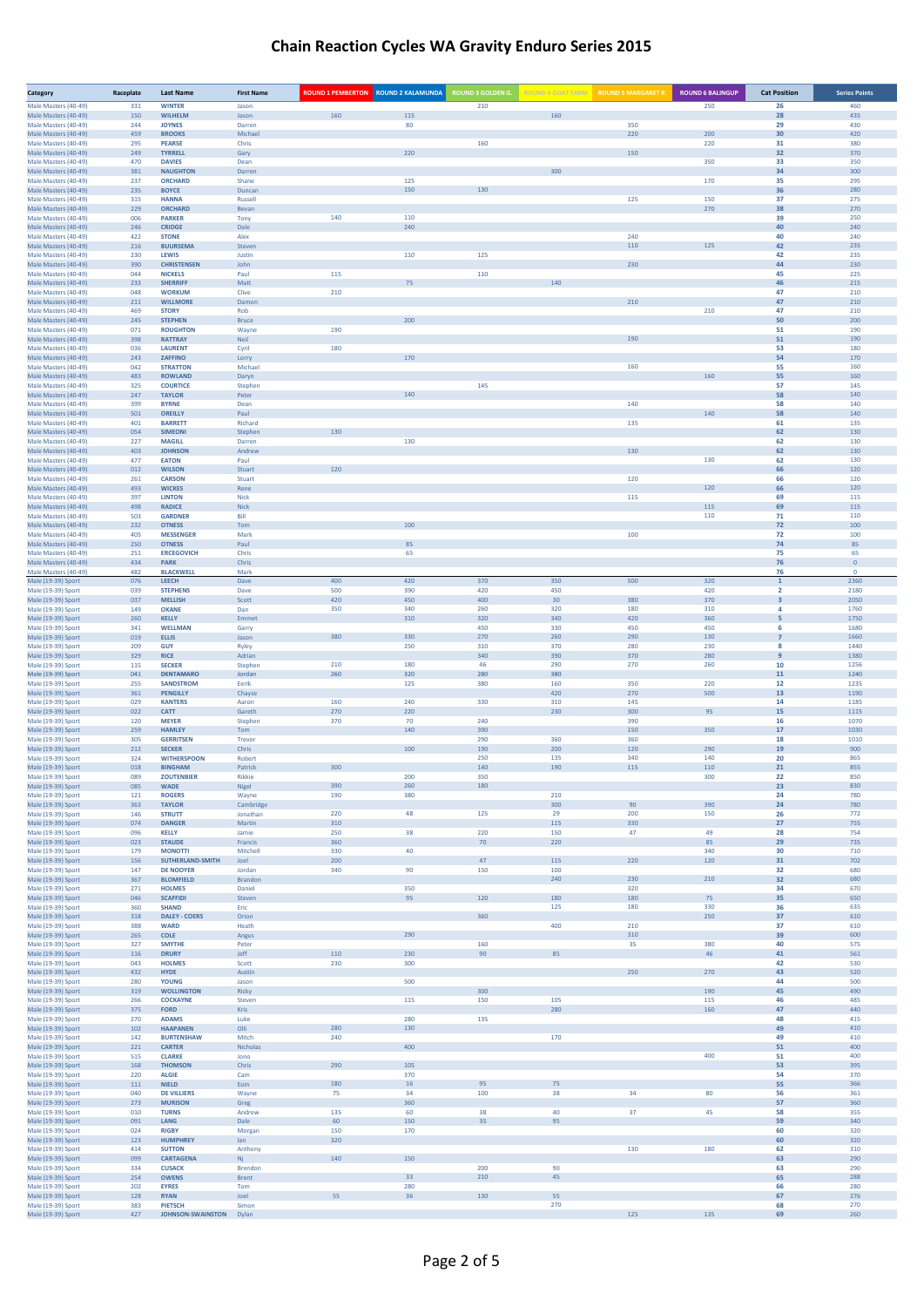| Category                                 | Raceplate  | <b>Last Name</b>                    | <b>First Name</b> | <b>ROUND 1 PEMBERTON ROUND 2 KALAMUNDA</b> |           | <b>ROUND 3 GOLDEN G.</b> |            | ROUND 4 GOAT FARM ROUND 5 MARGARET R. | <b>ROUND 6 BALINGUP</b> | <b>Cat Position</b> | <b>Series Points</b> |
|------------------------------------------|------------|-------------------------------------|-------------------|--------------------------------------------|-----------|--------------------------|------------|---------------------------------------|-------------------------|---------------------|----------------------|
| Male (19-39) Sport                       | 014        | <b>FREJISZYN</b>                    | Liam              | 125                                        | 27        |                          |            |                                       | 105                     | 70                  | 257                  |
| Male (19-39) Sport<br>Male (19-39) Sport | 294<br>256 | <b>KING</b><br><b>SMITH</b>         | Matt<br>Cameron   |                                            | 39        | 110<br>45                | 145<br>120 |                                       | 50                      | 71<br>72            | 255<br>254           |
| Male (19-39) Sport                       | 380        | <b>DEARDEN</b>                      | Jason             |                                            |           |                          | 250        |                                       |                         | 73                  | 250                  |
| Male (19-39) Sport                       | 007        | <b>GRIGG</b>                        | Scott             |                                            |           |                          |            | 240                                   |                         | 74                  | 240                  |
| Male (19-39) Sport<br>Male (19-39) Sport | 473<br>292 | <b>YOUNG</b><br><b>MATTEEUSSEN</b>  | Dylan<br>West     |                                            |           | 60                       | 140        |                                       | 240<br>38               | 74<br>76            | 240<br>238           |
| Male (19-39) Sport                       | 238        | <b>ROWLING</b>                      | Justin            |                                            | 190       |                          | 44         |                                       |                         | 77                  | 234                  |
| Male (19-39) Sport<br>Male (19-39) Sport | 338<br>252 | <b>MACKIE</b><br><b>FOSTER</b>      | Todd<br>Mark      |                                            | 80        | 230                      |            |                                       | 145                     | 78<br>79            | 230<br>225           |
| Male (19-39) Sport                       | 090        | LESLIE                              | Joshua            | 44                                         | 14        | 34                       | 80         |                                       | 47                      | 80                  | 219                  |
| Male (19-39) Sport                       | 253        | <b>STEINBECK</b>                    | Daniel            |                                            | 210       | 75                       |            |                                       |                         | 81                  | 210                  |
| Male (19-39) Sport<br>Male (19-39) Sport | 165<br>508 | <b>BATE</b><br><b>SCHULT</b>        | Lucas<br>Evan     | 130                                        |           |                          |            |                                       | 200                     | 82<br>83            | 205<br>200           |
| Male (19-39) Sport                       | 105        | <b>YANN</b>                         | Nigel             | 85                                         | 55        |                          |            |                                       | 55                      | 84                  | 195                  |
| Male (19-39) Sport<br>Male (19-39) Sport | 384<br>205 | <b>JANERKA</b><br><b>RANDALL</b>    | Conrad<br>Lance   |                                            |           |                          | 41         | 110<br>190                            | 41                      | 85<br>86            | 192<br>190           |
| Male (19-39) Sport                       | 171        | <b>DEANE</b>                        | Craig             | 49                                         | 47        |                          | 48         | 38                                    |                         | 87                  | 182                  |
| Male (19-39) Sport                       | 263        | <b>ASPROS</b>                       | Damien            |                                            | 85        | 40                       |            | 46                                    |                         | 88                  | 171                  |
| Male (19-39) Sport<br>Male (19-39) Sport | 057<br>301 | <b>HOCKENHULL</b><br><b>EVANS</b>   | Gavin<br>Tom      | 170                                        |           | 170                      |            |                                       |                         | 89<br>89            | 170<br>170           |
| Male (19-39) Sport                       | 495        | <b>CABLE</b>                        | <b>Brett</b>      |                                            |           |                          |            |                                       | 170                     | 89                  | 170                  |
| Male (19-39) Sport                       | 218        | <b>ATHANASSIOU</b><br><b>HARASZ</b> | Jamie<br>Remi     |                                            | 30<br>160 |                          | 65         |                                       | 65                      | 92<br>92            | 160<br>160           |
| Male (19-39) Sport<br>Male (19-39) Sport | 275<br>268 | COX                                 | Russell           |                                            | 110       |                          | 49         |                                       |                         | 94                  | 159                  |
| Male (19-39) Sport                       | 153        | <b>CARSON</b>                       | Adam              | 115                                        |           |                          | 42         |                                       |                         | 95                  | 157                  |
| Male (19-39) Sport<br>Male (19-39) Sport | 011<br>034 | <b>WILSON</b><br>LANCE              | Matt<br>Dave      | 40<br>80                                   | 23<br>42  | 32                       | 28         | 29                                    | 36                      | 96<br>97            | 156<br>154           |
| Male (19-39) Sport                       | 051        | <b>KEBO</b>                         | Daniel            | 38                                         | 32        |                          | 24         | 60                                    |                         | 97                  | 154                  |
| Male (19-39) Sport                       | 133        | <b>GERRAND</b>                      | Craig             | 100                                        | 50        |                          |            |                                       |                         | 99                  | 150                  |
| Male (19-39) Sport<br>Male (19-39) Sport | 101<br>088 | <b>PEARSON</b><br>CAIN              | Joshua<br>Trent   | 145                                        |           | 50                       |            | 50                                    | 43                      | 100<br>101          | 145<br>143           |
| Male (19-39) Sport                       | 162        | <b>BUTTERWORTH</b>                  | Chris             | 47                                         |           | 31                       | 34         | 30 <sub>o</sub>                       |                         | 102                 | 142                  |
| Male (19-39) Sport<br>Male (19-39) Sport | 059<br>463 | <b>SMITH</b><br><b>DEMIDENKO</b>    | Sebastia<br>Chad  | 105                                        |           |                          |            | 36<br>140                             |                         | 103<br>104          | 141<br>140           |
| Male (19-39) Sport                       | 419        | <b>BLAIR</b>                        | Gerard            |                                            |           |                          |            | 49                                    | 90                      | 105                 | 139                  |
| Male (19-39) Sport                       | 394        | <b>ANESBURY</b>                     | Jack              |                                            |           |                          |            | 100                                   | 37                      | 106                 | 137                  |
| Male (19-39) Sport<br>Male (19-39) Sport | 047<br>420 | <b>PRUDEN</b><br>ZAMMIT             | Ben<br>Jacob      |                                            | 135       |                          |            | 135                                   |                         | 107<br>107          | 135<br>135           |
| Male (19-39) Sport                       | 400        | <b>CLARKE</b>                       | Leigh             |                                            |           |                          | 130        |                                       |                         | 109                 | 130                  |
| Male (19-39) Sport                       | 086        | <b>LIGHTFOOT</b>                    | lan               | 45                                         | 11        |                          |            | 39                                    | 30                      | 110                 | 125                  |
| Male (19-39) Sport<br>Male (19-39) Sport | 487<br>299 | <b>MOORE</b><br><b>VAN WYK</b>      | William<br>Carl   |                                            |           | 39                       | 25         | 28                                    | 125<br>32               | 110<br>112          | 125<br>124           |
| Male (19-39) Sport                       | 429        | <b>POWER</b>                        | Fran              |                                            |           |                          |            | 80                                    | 44                      | 112                 | 124                  |
| Male (19-39) Sport                       | 136<br>210 | <b>STAPHORST</b><br><b>WOLF</b>     | Justin<br>Timothy | 120                                        | 120       |                          |            |                                       |                         | 114<br>114          | 120<br>120           |
| Male (19-39) Sport<br>Male (19-39) Sport | 332        | <b>PENGILLY</b>                     | Nash              |                                            |           |                          |            | 60                                    | 60                      | 114                 | 120                  |
| Male (19-39) Sport                       | 017        | <b>PHILLIPS</b>                     | Russell           | 42                                         |           | 43                       | 32         |                                       |                         | 117                 | 117                  |
| Male (19-39) Sport<br>Male (19-39) Sport | 264<br>079 | <b>WAGNER</b><br><b>HENDERSON</b>   | Matt<br>Greg      | 95                                         | 31<br>20  | 85                       |            |                                       |                         | 118<br>119          | 116<br>115           |
| Male (19-39) Sport                       | 343        | <b>CROSS</b>                        | Dylan             |                                            |           | 115                      |            |                                       |                         | 119                 | 115                  |
| Male (19-39) Sport                       | 124        | <b>FOUNTAIN</b>                     | Adam              | $70$                                       | 43        |                          |            |                                       |                         | 121                 | 113                  |
| Male (19-39) Sport<br>Male (19-39) Sport | 347<br>458 | <b>MANOOK</b><br><b>SAGERER</b>     | Steve<br>Simon    |                                            |           | 105                      |            | 105                                   |                         | 122<br>122          | 105<br>105           |
| Male (19-39) Sport                       | 155        | <b>SHAW</b>                         | Peter             | 48                                         | $18\,$    | 36                       |            |                                       |                         | 124                 | 102                  |
| Male (19-39) Sport                       | 336        | <b>DE VRIES</b>                     | Sam               |                                            |           | 41                       | 60         |                                       | 100                     | 125                 | 101                  |
| Male (19-39) Sport<br>Male (19-39) Sport | 488<br>219 | <b>JOHNS</b><br><b>SHEPHERD</b>     | Luke<br>Mike      |                                            | 28        |                          |            | 33                                    | 35                      | 126<br>127          | 100<br>96            |
| Male (19-39) Sport                       | 413        | <b>JACKSON</b>                      | Michael           |                                            |           |                          |            | 95                                    |                         | 128                 | 95                   |
| Male (19-39) Sport<br>Male (19-39) Sport | 078<br>060 | <b>SUE</b><br><b>WILSON</b>         | Ayrton<br>Phil    | 37                                         |           |                          | 27<br>47   | 45                                    |                         | 129<br>130          | 93<br>92             |
| Male (19-39) Sport                       | 027        | <b>DE SILVA</b>                     | Charles           | 65                                         | 25        |                          |            |                                       |                         | 131                 | 90                   |
| Male (19-39) Sport                       | 170        | <b>CHARMAN</b>                      | Mark              | 90                                         |           |                          |            |                                       |                         | 131<br>133          | 90                   |
| Male (19-39) Sport<br>Male (19-39) Sport | 391<br>317 | <b>DOWNES</b><br><b>MCDONALD</b>    | Mitchel<br>Ryan   |                                            |           | 34                       | 50         | 85                                    |                         | 134                 | 85<br>84             |
| Male (19-39) Sport                       | 310        | <b>DEE</b>                          | Jamie             |                                            |           | 42                       |            |                                       |                         | 135                 | 82                   |
| Male (19-39) Sport<br>Male (19-39) Sport | 296<br>213 | <b>HENDERSON</b><br><b>BERRY</b>    | Jamie<br>Dave     |                                            | 35        | 80                       | 43         |                                       |                         | 136<br>137          | 80<br>78             |
| Male (19-39) Sport                       | 262        | <b>AGLAND</b>                       | Marc              |                                            | 75        |                          |            |                                       |                         | 138                 | 75                   |
| Male (19-39) Sport<br>Male (19-39) Sport | 464        | <b>FEDDEN</b>                       | Shannor           |                                            | 37        |                          | 37         | 75                                    |                         | 138                 | 75                   |
| Male (19-39) Sport                       | 267<br>200 | <b>MARTIN</b><br><b>MILNER</b>      | Jeremy<br>Brett   |                                            | 29        |                          |            | 43                                    |                         | 140<br>141          | 74<br>72             |
| Male (19-39) Sport                       | 365        | <b>CUMBERS</b>                      | Wayne             |                                            |           |                          | 70         |                                       |                         | 142                 | 70                   |
| Male (19-39) Sport<br>Male (19-39) Sport | 396<br>509 | <b>PENRICE</b><br><b>WILLCOX</b>    | Mitche<br>David   |                                            |           |                          |            |                                       | 70                      | 142<br>142          | 70                   |
| Male (19-39) Sport                       | 290        | <b>GUY</b>                          | Keian             |                                            |           | 28                       |            | 41                                    |                         | 145                 | 69                   |
| Male (19-39) Sport                       | 302        | <b>WALKER</b>                       | <b>Brett</b>      |                                            |           | 27                       | 39         |                                       |                         | 146                 | 66                   |
| Male (19-39) Sport<br>Male (19-39) Sport | 313<br>279 | LANCE<br><b>FOX</b>                 | Mick<br>Carl      |                                            | 65        | 30                       | 36         |                                       |                         | 146<br>148          | 66<br>65             |
| Male (19-39) Sport                       | 298        | <b>KEECH</b>                        | Andy              |                                            |           | 65                       |            |                                       |                         | 148                 | 65                   |
| Male (19-39) Sport<br>Male (19-39) Sport | 393<br>297 | <b>DAVIDSON</b><br><b>KEANE</b>     | Troy<br>Robbie    |                                            |           | 26                       | 33         | 65                                    |                         | 148<br>151          | 65<br>59             |
| Male (19-39) Sport                       | 362        | <b>SCHOFIELD</b>                    | Dean              |                                            |           |                          | 32         | 26                                    |                         | 152                 | 58                   |
| Male (19-39) Sport                       | 049        | LAY                                 | Patrick           |                                            | 17        |                          |            |                                       |                         | 153                 | 56                   |
| Male (19-39) Sport<br>Male (19-39) Sport | 321<br>157 | <b>KOCIK</b><br><b>MANDRY</b>       | Andrew<br>Jeremy  |                                            |           | 55                       |            |                                       |                         | 154<br>155          | 55<br>50             |
| Male (19-39) Sport                       | 278        | <b>JOHNSON</b>                      | David             |                                            | 49        |                          |            |                                       |                         | 156                 | 49                   |
| Male (19-39) Sport<br>Male (19-39) Sport | 307<br>309 | <b>BROWN</b><br><b>JURY</b>         | Warrick<br>Ben    |                                            |           | 49<br>48                 |            |                                       |                         | 156<br>158          | 49<br>48             |
| Male (19-39) Sport                       | 410        | <b>SZALKOWSKI</b>                   | Simon             |                                            |           |                          |            |                                       |                         | 158                 | 48                   |
| Male (19-39) Sport                       | 481        | <b>GRANT</b>                        | Daniel            |                                            |           |                          |            |                                       | 48                      | 158                 | 48                   |
| Male (19-39) Sport<br>Male (19-39) Sport | 080<br>288 | <b>KIDDLE</b><br><b>GRIFFITHS</b>   | Jamie<br>Garnet   |                                            | 46        |                          |            |                                       |                         | 161<br>161          | 46<br>46             |
| Male (19-39) Sport                       | 370        | LLOYD                               | Nigel             |                                            |           |                          |            |                                       |                         | 161                 | 46                   |
| Male (19-39) Sport                       | 217        | <b>TIEDEMANN</b>                    | Kurt              |                                            | 45        |                          |            | 44                                    |                         | 164                 | 45                   |
| Male (19-39) Sport<br>Male (19-39) Sport | 239<br>281 | <b>ROSSER</b><br><b>GLENDINING</b>  | Timothy<br>Fraser |                                            | 44        |                          |            |                                       |                         | 165<br>165          | 44<br>44             |
| Male (19-39) Sport                       | 330        | <b>DAVIES</b>                       | Clint             |                                            |           | 44                       |            |                                       |                         | 165                 | 44                   |
| Male (19-39) Sport<br>Male (19-39) Sport | 135<br>240 | <b>YORK</b><br><b>CALLAGHAN</b>     | Michael<br>Nick   | 43                                         | 42        |                          |            |                                       |                         | 168<br>169          | 43<br>42             |
| Male (19-39) Sport                       | 430        | <b>NEALE</b>                        | Anthony           |                                            |           |                          |            | 42                                    |                         | 169                 | 42                   |
| Male (19-39) Sport                       | 474        | <b>YOUNG</b>                        | Jake              |                                            |           |                          |            |                                       | 42                      | 169                 | 42                   |
| Male (19-39) Sport<br>Male (19-39) Sport | 126<br>415 | <b>ROADS</b><br>LEVET               | Colin<br>Alec     | 41                                         |           |                          |            | 40                                    |                         | 172<br>173          | 41<br>40             |
| Male (19-39) Sport                       | 512        | <b>DA SILVA</b>                     | Dominic           |                                            |           |                          |            |                                       | 39                      | 174                 | 39                   |
| Male (19-39) Sport                       | 308<br>372 | <b>WATT</b><br><b>DREW</b>          | Brad<br>Tristrum  |                                            |           |                          | 35         |                                       |                         | 175<br>176          | 37<br>35             |
| Male (19-39) Sport<br>Male (19-39) Sport | 476        | <b>EATON</b>                        | Brydon            |                                            |           |                          |            |                                       | 34                      | 177                 | 34                   |
| Male (19-39) Sport                       | 510        | <b>HOSKER</b>                       | Will              |                                            |           |                          |            |                                       | 33                      | 178                 | 33                   |
| Male (19-39) Sport<br>Male (19-39) Sport | 431<br>404 | <b>WRIGHT</b><br><b>PAULL</b>       | Leo<br>James      |                                            |           |                          |            | 32<br>31                              |                         | 179<br>180          | 32<br>31             |
| Male (19-39) Sport                       | 472        | LEWIS                               | Kurt              |                                            |           |                          |            |                                       | 31                      | 180                 | 31                   |
| Male (19-39) Sport                       | 491        | <b>LISTER</b>                       | Richard           |                                            |           |                          |            |                                       | 29                      | 182                 | 29                   |
| Male (19-39) Sport<br>Male (19-39) Sport | 409<br>282 | COTTAM<br><b>WARN</b>               | Ben<br>Lewis      |                                            | 26        |                          |            | 27                                    |                         | 183<br>184          | 27<br>26             |
| Male (19-39) Sport                       | 379        | <b>SUNDERLAND</b>                   | Andrew            |                                            |           |                          | 26         |                                       |                         | 184                 | 26                   |
| Male (19-39) Sport<br>Male (19-39) Sport | 284<br>286 | <b>SNELL</b><br><b>ABRAHAMS</b>     | Andy<br>Joseph    |                                            | 24<br>22  |                          |            |                                       |                         | 186<br>187          | 24<br>22             |
| Male (19-39) Sport                       | 257        | <b>MEAGHER</b>                      | Ben               |                                            | 21        |                          |            |                                       |                         | 188                 | 21                   |
| Male (19-39) Sport                       | 272        | <b>KIRK</b>                         | Jonathan          |                                            | 19        |                          |            |                                       |                         | 189                 | 19                   |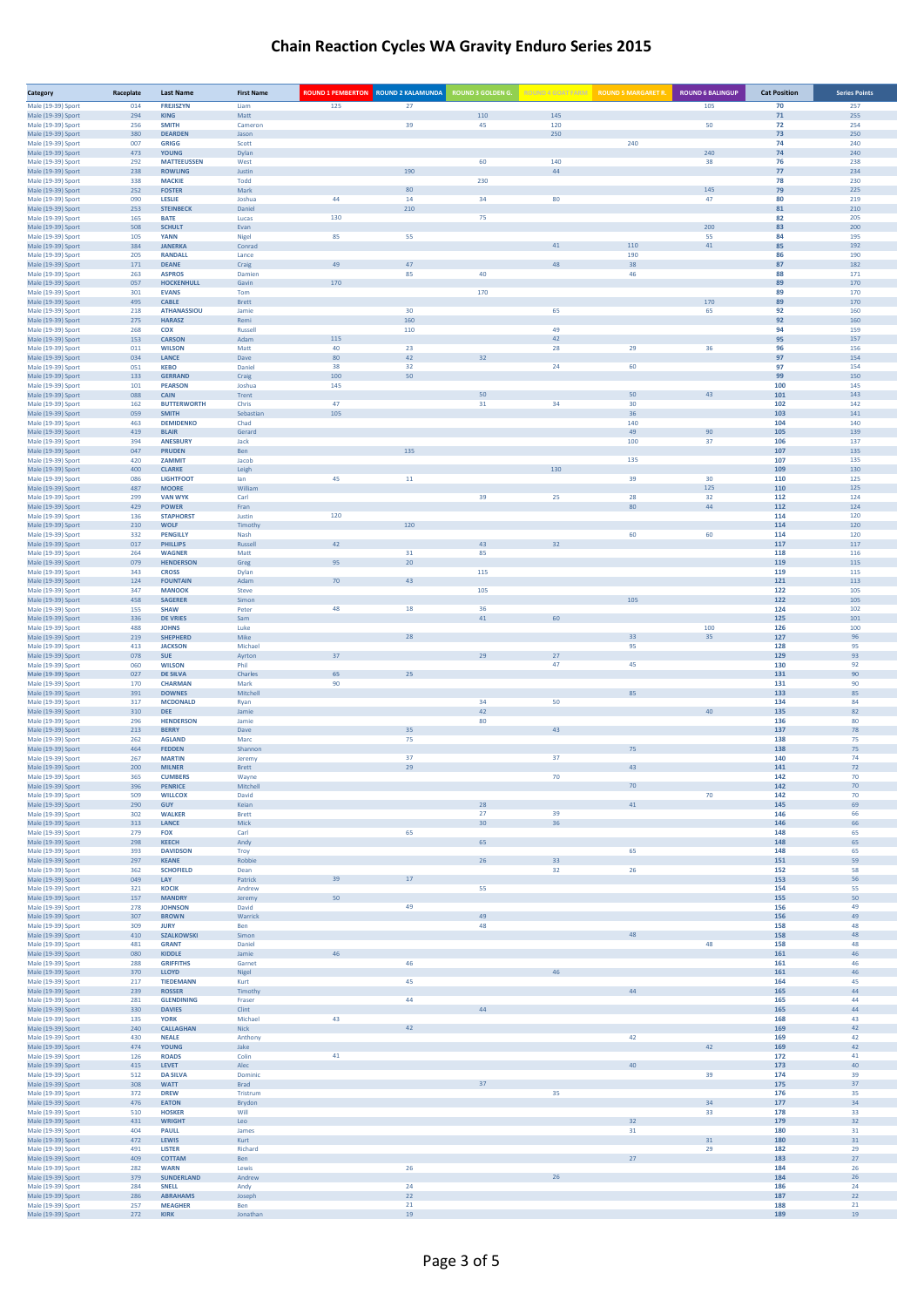| Category                                         | Raceplate  | <b>Last Name</b>                         | <b>First Name</b>   | <b>ROUND 1 PEMBERTON ROUND 2 KALAMUNDA</b> |            | <b>ROUND 3 GOLDEN G.</b> |            | ROUND 4 GOAT FARM ROUND 5 MARGARET R. | <b>ROUND 6 BALINGUP</b> | <b>Cat Position</b>                       | <b>Series Points</b>           |
|--------------------------------------------------|------------|------------------------------------------|---------------------|--------------------------------------------|------------|--------------------------|------------|---------------------------------------|-------------------------|-------------------------------------------|--------------------------------|
| Male (19-39) Sport                               | 222        | <b>CULLETON</b>                          | Liam                |                                            | 15         |                          |            |                                       |                         | 190                                       | 15                             |
| Male (19-39) Sport<br>Male (19-39) Sport         | 283<br>258 | <b>RADICH</b><br><b>PILLINGER</b>        | Matt<br>Scott       |                                            | 13<br>12   |                          |            |                                       |                         | 191<br>192                                | 13<br>12                       |
| Male (19-39) Sport                               | 287        | <b>WALSH</b>                             | Niall               |                                            | $10\,$     |                          |            |                                       |                         | 193                                       | $10\,$                         |
| Male (19-39) Sport                               | 058        | <b>THALLON</b>                           | Ross                |                                            |            |                          |            |                                       |                         | 194                                       | $\mathbf{0}$                   |
| Male (19-39) Sport<br>Male (19-39) Sport         | 081<br>201 | <b>JANIEC</b><br><b>AGAR</b>             | Steve<br>Michael    |                                            |            |                          |            |                                       |                         | 194<br>194                                | $\overline{0}$<br>$\mathbf{0}$ |
| Male (19-39) Sport                               | 276        | POL                                      | Anthony             |                                            |            |                          |            |                                       |                         | 194                                       | $\overline{0}$                 |
| Male (19-39) Sport                               | 277        | <b>STUART-FORBES</b>                     | Samuel              |                                            |            |                          |            |                                       |                         | 194                                       | $\mathbf{0}$                   |
| Male (19-39) Sport<br>Male (19-39) Sport         | 293<br>374 | <b>MCCAUGHAN</b><br><b>QUIGLEY JONES</b> | Bob<br>Henry        |                                            |            |                          |            |                                       |                         | 194<br>194                                | $\overline{0}$<br>$\mathbf{0}$ |
| Male (19-39) Sport                               | 376        | <b>COLLIS</b>                            | Daniel              |                                            |            |                          |            |                                       |                         | 194                                       | $\mathbf 0$                    |
| Male (19-39) Sport                               | 504        | <b>PANKHURST</b>                         | Jeremy              |                                            |            |                          |            |                                       |                         | 194                                       | $\circ$                        |
| Male (19-39) Elite<br>Male (19-39) Elite         | 180<br>052 | <b>PROCHYRA</b><br><b>PRITCHARD</b>      | Jordan<br>Jimmy     | 300<br>290                                 | 400<br>350 | 350<br>320               | 350<br>320 | 400<br>320                            | 350<br>300              | $\mathbf{1}$<br>$\overline{2}$            | 2150<br>1900                   |
| Male (19-39) Elite                               | 016        | <b>BAKER</b>                             | Deon                | 350                                        |            | 400                      | 300        | 300                                   | 400                     | $\overline{\mathbf{3}}$                   | 1750                           |
| Male (19-39) Elite                               | 158        | <b>TEMPLE</b>                            | Sam                 | 120                                        | 270        | 270                      | 250        | 220                                   | 100                     | 4                                         | 1230                           |
| Male (19-39) Elite<br>Male (19-39) Elite         | 311<br>097 | <b>KINNUNEN</b><br><b>MICHIELSEN</b>     | Miikael<br>Kose     | 210<br>145                                 |            | 130<br>290               | 280<br>220 | 280<br>240                            | 320<br>230              | 5<br>6                                    | 1220<br>1125                   |
| Male (19-39) Elite                               | 064        | <b>DICKSON</b>                           | Murray              | 180                                        | 240        | 250                      | 210        |                                       | 150                     | $\overline{7}$                            | 1030                           |
| Male (19-39) Elite                               | 160        | <b>FRANCIS-ROBERTS</b>                   | Morgan              | 125                                        | 230        | 260                      | 115        | 145                                   | 145                     | 8                                         | 1020                           |
| Male (19-39) Elite                               | 112        | <b>LITTERICK</b>                         | Ryan                | 140                                        | 280        |                          | 290        |                                       | 290                     | 9                                         | 1000                           |
| Male (19-39) Elite<br>Male (19-39) Elite         | 144<br>005 | <b>PICKERSGILL</b><br><b>LIVINGSTONE</b> | Carl<br>Josh        | 150<br>160                                 |            | 320<br>150               | 260<br>190 | 260                                   | 260<br>160              | 10<br>11                                  | 990<br>920                     |
| Male (19-39) Elite                               | 067        | <b>NAIRN</b>                             | Dave                | 280                                        | 290        |                          |            | 350                                   |                         | 11                                        | 920                            |
| Male (19-39) Elite                               | 339        | <b>WALSH</b>                             | Adrian              |                                            |            | 280                      | 180        | 210                                   | 240                     | 13                                        | 910                            |
| Male (19-39) Elite<br>Male (19-39) Elite         | 031<br>066 | <b>BROOKS</b><br><b>NOAKES</b>           | Andrew<br>Brad      | 80<br>90                                   | 125<br>160 | 190<br>200               | 140        | 170<br>230                            | 140<br>105              | 14<br>15                                  | 845<br>785                     |
| Male (19-39) Elite                               | 114        | <b>CLEMENTS</b>                          | Harley              | 50                                         | 120        | 160                      | 130        | 135                                   | 180                     | 16                                        | 775                            |
| Male (19-39) Elite                               | 137        | <b>KENNEDY</b>                           | James               | 190                                        |            | 230                      | 170        |                                       | 170                     | 17                                        | 760                            |
| Male (19-39) Elite<br>Male (19-39) Elite         | 223<br>344 | <b>WILKINSON</b><br><b>TUCKNOTT</b>      | Paul<br>Reece       |                                            | 250        | 180<br>220               | 200<br>160 | 270                                   | 80                      | 18<br>19                                  | 710<br>650                     |
| Male (19-39) Elite                               | 106        | <b>GALLAGHER</b>                         | Aiden               | 105                                        | 140        |                          |            | 180                                   | 220                     | 20                                        | 645                            |
| Male (19-39) Elite                               | 045        | <b>BLAIR</b>                             | Richard             | 135                                        | 220        |                          |            |                                       | 250                     | 21                                        | 605                            |
| Male (19-39) Elite<br>Male (19-39) Elite         | 100<br>075 | <b>WARD</b><br><b>WALKER</b>             | Glen<br>Daniel      | 250<br>105                                 | 300        | 170                      |            | 150                                   | 120                     | 22<br>23                                  | 550<br>545                     |
| Male (19-39) Elite                               | 053        | FRY                                      | Aaron               | 110                                        |            | 210                      |            |                                       | 210                     | 24                                        | 530                            |
| Male (19-39) Elite                               | 130        | <b>KIRBY</b>                             | Darren              | 240                                        |            |                          |            | 290                                   |                         | 24                                        | 530                            |
| Male (19-39) Elite                               | 109<br>166 | <b>WOLFE</b><br><b>COSTA</b>             | Gerard<br>Martin    | 240<br>170                                 | 260        |                          |            |                                       | 270                     | 26<br>27                                  | 510<br>430                     |
| Male (19-39) Elite<br>Male (19-39) Elite         | 145        | <b>ROGAN</b>                             | Scott               |                                            |            | 135                      | 135        | 140                                   |                         | 28                                        | 410                            |
| Male (19-39) Elite                               | 140        | <b>DAVIES</b>                            | Anthony             | 40                                         | 115        | 120                      |            |                                       | 125                     | 29                                        | 400                            |
| Male (19-39) Elite                               | 174        | <b>HILL</b>                              | Sam                 | 400                                        |            |                          |            |                                       |                         | 29                                        | 400                            |
| Male (19-39) Elite<br>Male (19-39) Elite         | 364<br>182 | <b>PANOZZO</b><br><b>MADIGAN</b>         | Christopher<br>Jack |                                            |            |                          | 400        | 190                                   | 200                     | 29<br>32                                  | 400<br>390                     |
| Male (19-39) Elite                               | 092        | <b>ROSHER</b>                            | Shane               | 70                                         | 200        |                          |            |                                       | 95                      | 33                                        | 365                            |
| Male (19-39) Elite                               | 009        | <b>BARKER</b>                            | Clint               |                                            | 200        | 145                      |            |                                       |                         | 34                                        | 345                            |
| Male (19-39) Elite<br>Male (19-39) Elite         | 167<br>038 | <b>BRYANT</b><br><b>FISHER</b>           | Mitchell<br>Chris   | 220<br>115                                 | 210        | 115                      |            |                                       |                         | 35<br>36                                  | 335<br>325                     |
| Male (19-39) Elite                               | 073        | <b>CARRUTHERS</b>                        | Bill                |                                            |            |                          |            | 250                                   | 75                      | 36                                        | 325                            |
| Male (19-39) Elite                               | 119        | <b>KOVARIK</b>                           | Chris               | 320                                        |            |                          |            |                                       |                         | 38                                        | 320                            |
| Male (19-39) Elite<br>Male (19-39) Elite         | 141<br>199 | <b>TAN</b><br><b>BENNETT</b>             | Hong Chun<br>Tim    | 95                                         | 135<br>320 |                          |            |                                       | 90                      | 38<br>38                                  | 320<br>320                     |
| Male (19-39) Elite                               | 300        | <b>REYNOLDS</b>                          | Leigh               |                                            |            | 140                      | 150        |                                       |                         | 41                                        | 290                            |
| Male (19-39) Elite                               | 494        | <b>BALL</b>                              | Luke                |                                            |            |                          |            |                                       | 280                     | 42                                        | 280                            |
| Male (19-39) Elite<br>Male (19-39) Elite         | 175<br>225 | <b>JONES</b><br><b>GRIGGS</b>            | Mike<br>Matthew     | 270                                        | 145        |                          | 125        |                                       |                         | 43<br>43                                  | 270<br>270                     |
| Male (19-39) Elite                               | 386        | <b>VANOS</b>                             | Mike                |                                            |            |                          | 270        |                                       |                         | 43                                        | 270                            |
| Male (19-39) Elite                               | 056        | <b>MADSEN</b>                            | Todd                | 260                                        |            |                          |            |                                       |                         | 46                                        | 260                            |
| Male (19-39) Elite<br>Male (19-39) Elite         | 333<br>366 | <b>MCGRATH</b><br><b>BOER</b>            | Benjamin<br>Berend  |                                            |            | 240                      | 240        |                                       |                         | 47<br>47                                  | 240<br>240                     |
| Male (19-39) Elite                               | 387        | <b>LUDENIA</b>                           | David               |                                            |            |                          | 230        |                                       |                         | 49                                        | 230                            |
| Male (19-39) Elite                               | 068        | <b>SILLITOE</b>                          | Lachlan             | 200                                        |            |                          |            |                                       |                         | 50                                        | 200                            |
| Male (19-39) Elite<br>Male (19-39) Elite         | 411<br>069 | <b>SCURLOCK</b><br><b>LAWRENCE</b>       | Lee<br>Jarrad       | 85                                         |            |                          |            | 200                                   | 110                     | 50<br>52                                  | 200<br>195                     |
| Male (19-39) Elite                               | 502        | <b>ADRIAENS</b>                          | Graeme              |                                            |            |                          |            |                                       | 190                     | 53                                        | 190                            |
| Male (19-39) Elite                               | 208        | <b>VON DIETZE</b>                        | Declan              |                                            | 180        |                          |            |                                       |                         | 54                                        | 180                            |
| Male (19-39) Elite<br>Male (19-39) Elite         | 214<br>467 | <b>CRISP</b><br><b>OAKES</b>             | Allan<br>Mark       |                                            | 170        |                          |            | 160                                   |                         | 55<br>56                                  | 170<br>160                     |
| Male (19-39) Elite                               | 207        | <b>TOLCZYK</b>                           | Joe                 |                                            | 150        |                          |            |                                       |                         | 57                                        | 150                            |
| Male (19-39) Elite                               | 382        | <b>CARNEY</b>                            | John                |                                            |            |                          | 145        |                                       |                         | 58                                        | 145                            |
| Male (19-39) Elite                               | 320        | <b>NATOLI</b>                            | Luke                |                                            |            |                          |            |                                       | 135                     | 59                                        | 135                            |
| Male (19-39) Elite<br>Male (19-39) Elite         | 063<br>224 | <b>GERHARDT</b><br><b>KARAKASHOV</b>     | Julian<br>Nikolar   | 130                                        |            |                          |            |                                       |                         | 60<br>60                                  | 130<br>130                     |
| Male (19-39) Elite                               | 505        | <b>JAEGER</b>                            | Alex                |                                            |            |                          |            |                                       | 130                     | 60                                        | 130                            |
| Male (19-39) Elite                               | 326        | <b>READ</b>                              | Connor              |                                            |            | 125                      |            |                                       |                         | 63                                        | 125                            |
| Male (19-39) Elite<br>Male (19-39) Elite         | 371<br>468 | <b>RUSSELL</b><br><b>KURILOWSKI</b>      | Sam<br>Alan         |                                            |            |                          | 120        |                                       | 115                     | 64<br>65                                  | 120<br>115                     |
| Male (19-39) Elite                               | 516        | <b>MORENO</b>                            | Bua                 |                                            |            |                          |            |                                       | 85                      | 66                                        | 85                             |
| Male (19-39) Elite                               | 159        | <b>ANTICICH</b>                          | Thomas              | 75                                         |            |                          |            |                                       |                         | 67                                        | 75                             |
| Male (19-39) Elite<br>Male (19-39) Elite         | 484<br>173 | LEE<br><b>BLACK</b>                      | Sean<br>Aaron       | 65                                         |            |                          |            |                                       | 70                      | 68<br>69                                  | 70<br>65                       |
| Male (19-39) Elite                               | 500        | <b>DUNLOP</b>                            | Jamie               |                                            |            |                          |            |                                       | 65                      | 69                                        | 65                             |
| Male (19-39) Elite<br>Male (19-39) Elite         | 151<br>497 | EGAN<br><b>DUBOIS</b>                    | Andrew<br>Rex       | 60                                         |            |                          |            |                                       | 60                      | 71<br>71                                  | 60<br>60                       |
| Male (19-39) Elite                               | 070        | <b>URQUHART</b>                          | Eli                 | 55                                         |            |                          |            |                                       |                         | 73                                        | 55                             |
| Male (19-39) Elite                               | 087        | <b>YOUNG</b>                             | Taylor              | 45                                         |            |                          |            |                                       |                         | 74                                        | 45                             |
| Male (19-39) Elite                               | 129        | <b>PETRUCCI</b>                          | Francesco danilo    |                                            |            |                          |            |                                       |                         | 75                                        | $\mathbf 0$                    |
| Male (19-39) Elite<br>Male (19-39) Elite         | 335<br>378 | <b>LONGVILLE</b><br><b>CORY</b>          | lan<br>Ben          |                                            |            |                          |            |                                       |                         | 75<br>75                                  | $\circ$<br>$\mathbf 0$         |
| Male (19-39) Elite                               | 496        | <b>CONNELL</b>                           | Daniel              |                                            |            |                          |            |                                       |                         | 75                                        | $\circ$                        |
| Female U15                                       | 285        | <b>EDDY</b>                              | Nerys               |                                            | 300        | 300                      |            | 300                                   |                         | $\mathbf{1}$                              | 900                            |
| Female U15<br>Female U15                         | 437<br>428 | <b>MCCORMACK</b><br><b>JOHNSON</b>       | Scout<br>Sophie     |                                            |            |                          |            | 250<br>220                            |                         | $\overline{2}$<br>$\mathbf{3}$            | 250<br>220                     |
| Female Masters (50+)                             | 234        | <b>METCHER</b>                           | Kris                |                                            |            |                          |            | 400                                   |                         | $\mathbf{1}$                              | 400                            |
| Female Masters (40-49)                           | 077        | <b>HOLMBERG</b>                          | Penny               | 400                                        | 400        | 400                      | 400        |                                       | 400                     | $\mathbf 1$                               | 2000                           |
| Female Masters (40-49)<br>Female Masters (40-49) | 083<br>189 | <b>RYAN</b><br><b>FITZGERALD</b>         | Carolyn<br>Vilma    | 350                                        | 320<br>300 | 300                      | 290<br>300 | 350<br>290                            | 350<br>290              | $\overline{2}$<br>$\overline{\mathbf{3}}$ | 1660<br>1480                   |
| Female Masters (40-49)                           | 322        | <b>EDDY</b>                              | Kyra                |                                            |            | 320                      | 320        | 320                                   | 300                     | 4                                         | 1260                           |
| Female Masters (40-49)                           | 424        | <b>STEELE</b>                            | Rebecca             |                                            |            |                          |            | 400                                   |                         | 5                                         | 400                            |
| Female Masters (40-49)<br>Female Masters (40-49) | 188<br>342 | <b>PATERSON</b><br><b>EDWARDS</b>        | Abi<br>Nicole       |                                            | 350        | 350                      |            |                                       |                         | 6<br>6                                    | 350<br>350                     |
| Female Masters (40-49)                           | 349        | <b>STRICKLAND</b>                        | Heidi               |                                            |            |                          | 350        |                                       |                         | 6                                         | 350                            |
| Female Masters (40-49)                           | 480        | <b>DOYE</b>                              | Kelly               |                                            |            |                          |            |                                       | 320                     | 9                                         | 320                            |
| Female Masters (40-49)                           | 416        | <b>CONNOR</b>                            | Sandra              |                                            |            |                          |            | 300                                   |                         | 10                                        | 300                            |
| Female (19-39) Sport<br>Female (19-39) Sport     | 104<br>186 | <b>FUHRMANN</b><br><b>FRENCH</b>         | Ingrid<br>Sarah     | 400                                        |            |                          |            | 350<br>400                            | 350                     | $1\,$<br>1                                | 750<br>750                     |
| Female (19-39) Sport                             | 350        | <b>RICHARDS</b>                          | Jayne               |                                            |            |                          | 400        |                                       | 280                     | $\overline{\mathbf{3}}$                   | 680                            |
| Female (19-39) Sport                             | 395        | <b>BACCHUS</b>                           | Rebecca             |                                            |            |                          |            | 270                                   | 400                     | 4                                         | 670                            |
| Female (19-39) Sport<br>Female (19-39) Sport     | 062<br>408 | <b>MITCHELL</b><br><b>STONE</b>          | Hannah<br>Danielle  | 290                                        | 320        |                          |            | 320                                   | 290                     | 5<br>5                                    | 610<br>610                     |
| Female (19-39) Sport                             | 001        | <b>HUI</b>                               | Tian                | 300                                        | 300        |                          |            |                                       |                         | $\overline{7}$                            | 600                            |
| Female (19-39) Sport                             | 406        | <b>WELLMAN</b>                           | Kiera               |                                            |            |                          |            | 280                                   | 320                     | $\overline{7}$                            | 600                            |
| Female (19-39) Sport<br>Female (19-39) Sport     | 418<br>337 | <b>AMBROZEWICZ</b><br><b>YOUNG</b>       | Kamila<br>Catherine |                                            |            | 400                      |            | 300                                   | 300                     | $\overline{7}$<br>10                      | 600<br>400                     |
| Female (19-39) Sport                             | 184        | <b>PARSONS</b>                           | Vanessa             |                                            | 350        |                          |            |                                       |                         | 11                                        | 350                            |
| Female (19-39) Sport                             | 108        | <b>PEARSON</b>                           | Natalie             | 320                                        |            |                          |            |                                       |                         | 12                                        | 320                            |
| Female (19-39) Sport<br>Female (19-39) Sport     | 433<br>514 | <b>DEMIDENKO</b><br>WIEL                 | Peta<br>Tamantha    |                                            |            |                          |            | 290                                   | 270                     | 13<br>14                                  | 290<br>270                     |
| Female (19-39) Sport                             | 435        | <b>STEPHENSON</b>                        | Amanda              |                                            |            |                          |            | 260                                   |                         | 15                                        | 260                            |
|                                                  |            |                                          |                     |                                            |            |                          |            |                                       |                         |                                           |                                |